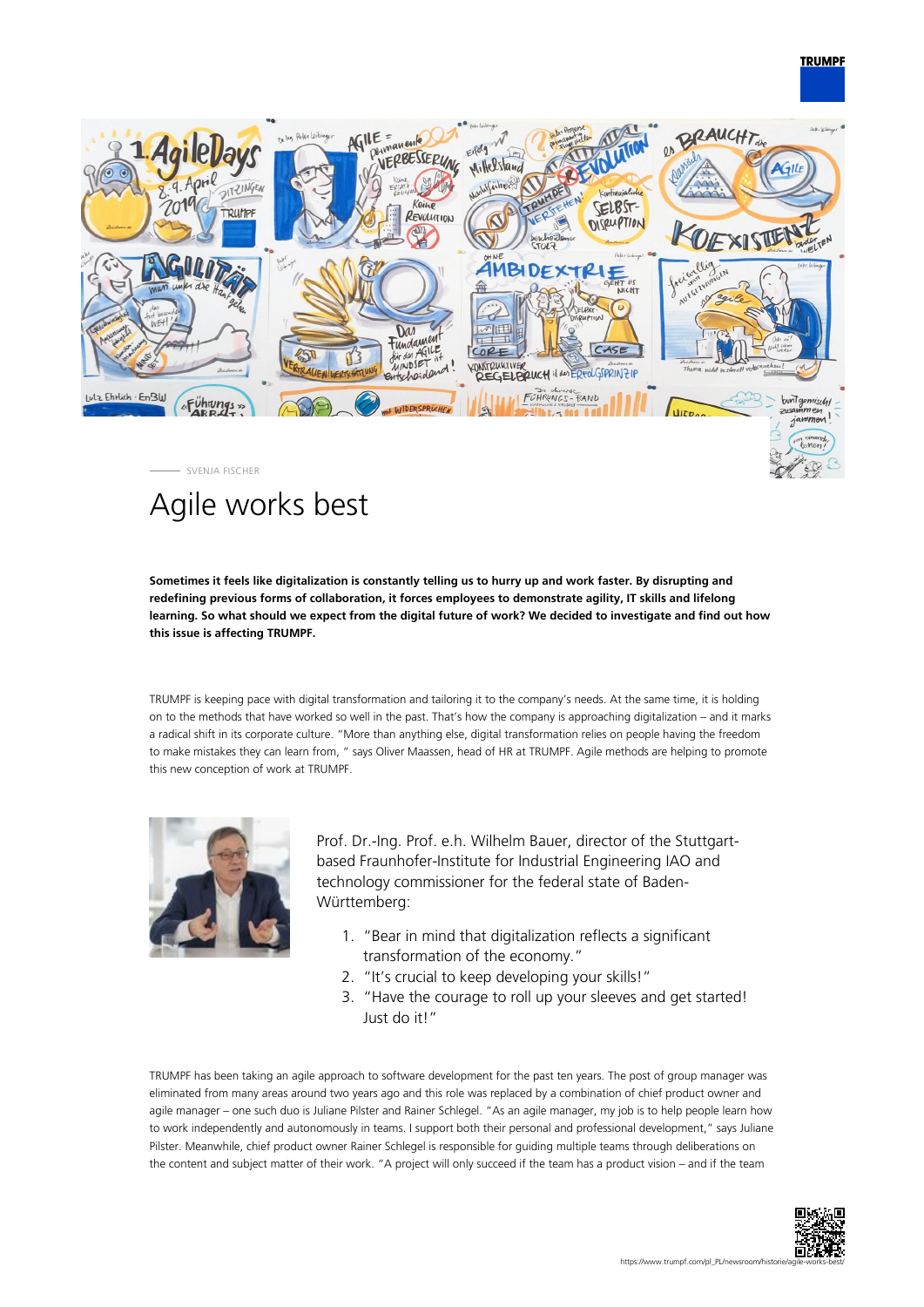collaborates to find the best way to achieve that vision. They need to be able to thrash out the content of their work with someone who is in charge of that product without fear of getting a poor performance assessment from a line manager." This is the only way to maximize a team's freedom and creativity while allowing each individual to contribute their ideas to the overall system.

#### **Delegating responsibility: success through teamwork**

"Managers need to delegate responsibility to the team and trust them to get the job done," says Pilster. The team organizes itself and takes responsibility for its own actions, for example by helping to choose new team members. Most of the coaching and support the team needs for its work come from a scrum master, who is tasked with improving the way in which the team works together within the organization. The scrum master can mediate between individual team members, other related teams and managers in situations where the team is unable to overcome obstacles on its own. Communication is the key in these cases.

"There are certain tasks where agile might not be the best approach, however. That's why we're not aiming to abandon methods that have worked well for TRUMPF in the past, but rather to combine both approaches," says Schlegel.



Agile methods have long been used in software development, but now they are making inroads into other areas such as mechatronics. The fully automated [TruLaser Center 7030](#page--1-0) was developed using agile methods.

– Andreas Weise



(From left to right) Livia Greisiger, Kai-Uwe Hüber, Daniela Schindler, Julian Gergen, Daniel Stannard (computer science trainer) and Torsten Klaus (group manager for technical apprenticeships) with their 'TRUMPF cube' – in this case a digital key box.

– Andreas Weise

### **What does agile working look like in practice?**

The best way to successfully adopt agile methodologies is to learn them from an early stage. "We need even more support from the government in training and developing people's agile skills. We need to make digitalization a fundamental part of primary, secondary and higher education," says Maassen. That's why TRUMPF has already incorporated elements of work 4.0 in its training programs for young talent. TRUMPF was the first company in Germany to employ a dedicated trainer for the topic of connected industry, whose mission is to prepare young trainees for digital working environments and provide them with the necessary skills.

#### **TRUMPF fosters young talent's digitalization skills**

One example of this approach is the TRUMPF cube initiative – a collaborative, interdisciplinary development project for students enrolled on a co-op work-study program at Baden-Wuerttemberg Cooperative State University (DHBW). The project covers everything from the modelling and construction of the cube right through to its marketing. The metal cube's dimensions are fixed, but the students can apply their creativity to deciding what function the product should have. One of the designs the students came up with was a digital key box, in which a mechanical claw automatically ejects keys from the cube via a 3D printed ramp at the push of a button. The interdisciplinary nature of the TRUMPF cube project makes it a genuinely collaborative process. This example brought together electrical engineering students to handle the electronics, mechanical engineering students to plan the individual components and produce them on a 3D printer, and computer science students to program the cube. "This type of collaboration is a particularly powerful learning experience because